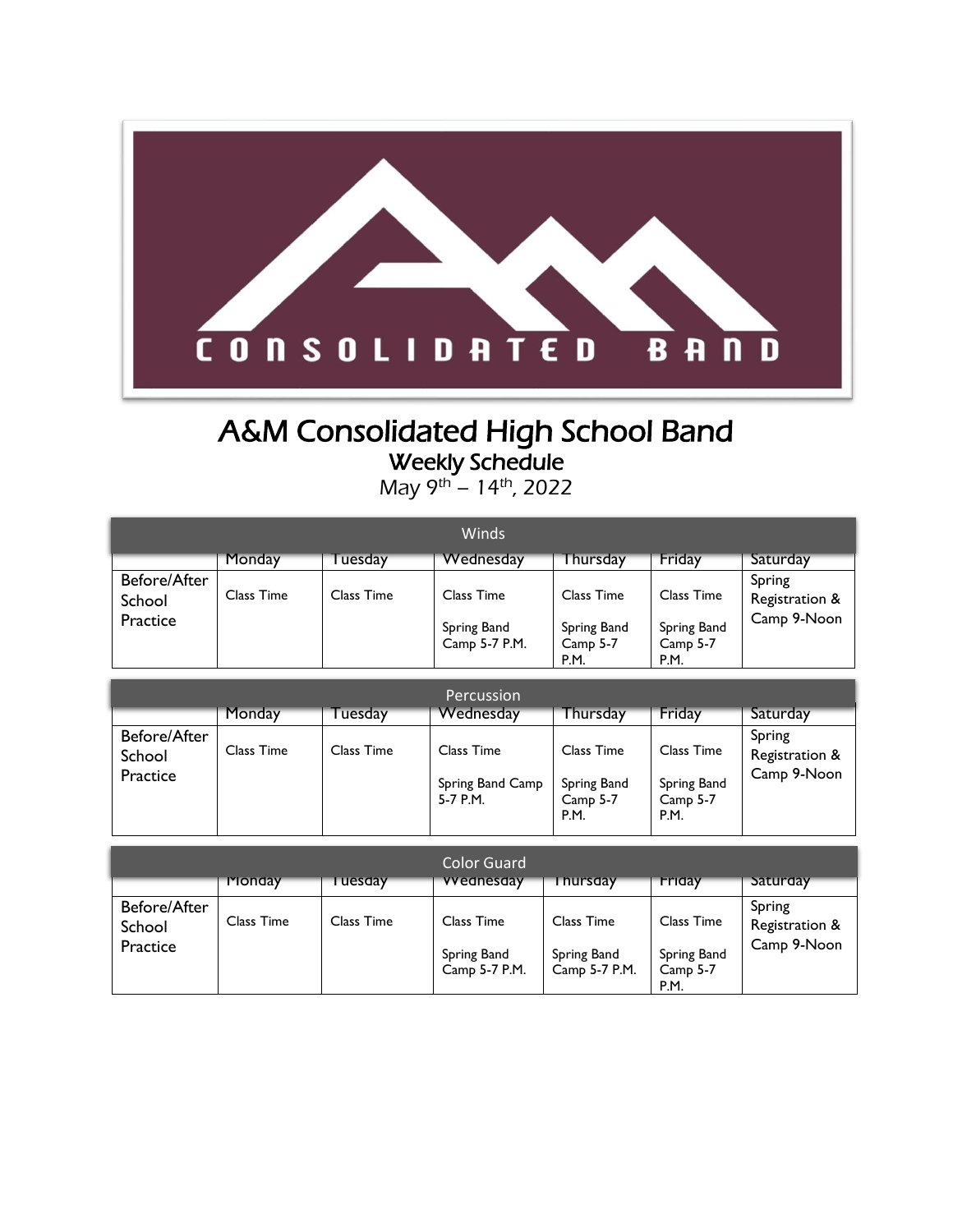# Upcoming Events:

- **Last Week's Recap** We made it through one of the busiest weeks we have had in a while. Thank You to everyone who came out to the Spring Concert last night. We hope to see everyone at the Banquet as we Celebrate a Great 2021-22 School Year!!!
- **Senior Spring Fling –**
	- $\overline{\circ}$  This will be a time for our Seniors to have some fun. We will be going to Big Shots here in College Station on Monday May 23<sup>rd</sup> from 7-9 P.M. for a fun night. Seniors, I need a final head count by next Friday the  $13<sup>th</sup>$ . Seniors, please make sure that you have filled out the google form for our night of fun at Big Shots. Here is the link:
- **Spring Band Camp** Students are expected to be at Marching Camp this week. Attendance is required and grades will be given for student's attendance. We start on Wednesday and go through Saturday with a Performance of the Show and Belle tunes at that Performance. Times are as follows:
	- o **Wednesday – 5-7 P.M.**
	- o **Thursday – 5-7 P.M.**
	- o **Friday – 5-7 P.M.**
	- o **Saturday – 9:00 A.M. – 4:00 P.M.**

<https://forms.gle/xabePrP2cLzyHSLb9>

- **9:00 A.M. – Registration/Uniform Fitting**
- **Noon – Lunch (Students Bring your Own Lunch**
- **12:45 P.M. – 3:00 P.M. Camp**
- **3:00 – 4:00 P.M. – Performance**
- **Physical Day** Please make sure that your student has taken care of this, and you have all the paperwork filled out. Please make sure that you have all of this completed by the time we leave for Summer Break. Our Band Final will be every student getting their Physical Completed with all their paperwork. We want to have all of this completed before Summer.
- **Sponsorship Letter** I have attached the Sponsor Letter for 22-23. Parents, please look at this and help if you can. Please share it around town to help businesses become a sponsor for the band.
- **School Owned Instrument Fee's** For those students using School Owned Instruments (Percussion, Large Instruments – Tuba, Euphonium, Marching Instruments, Low Reeds), the time has come to collect the \$100 for using that instrument. We will do this through the School and use the InTouch System. More details will be coming on how to get that taken care of.
- **Band Banquet** Parents, this is a very important night for our band celebrating all the accomplishments of our students. Please see more information below on more details and how to get your ticket.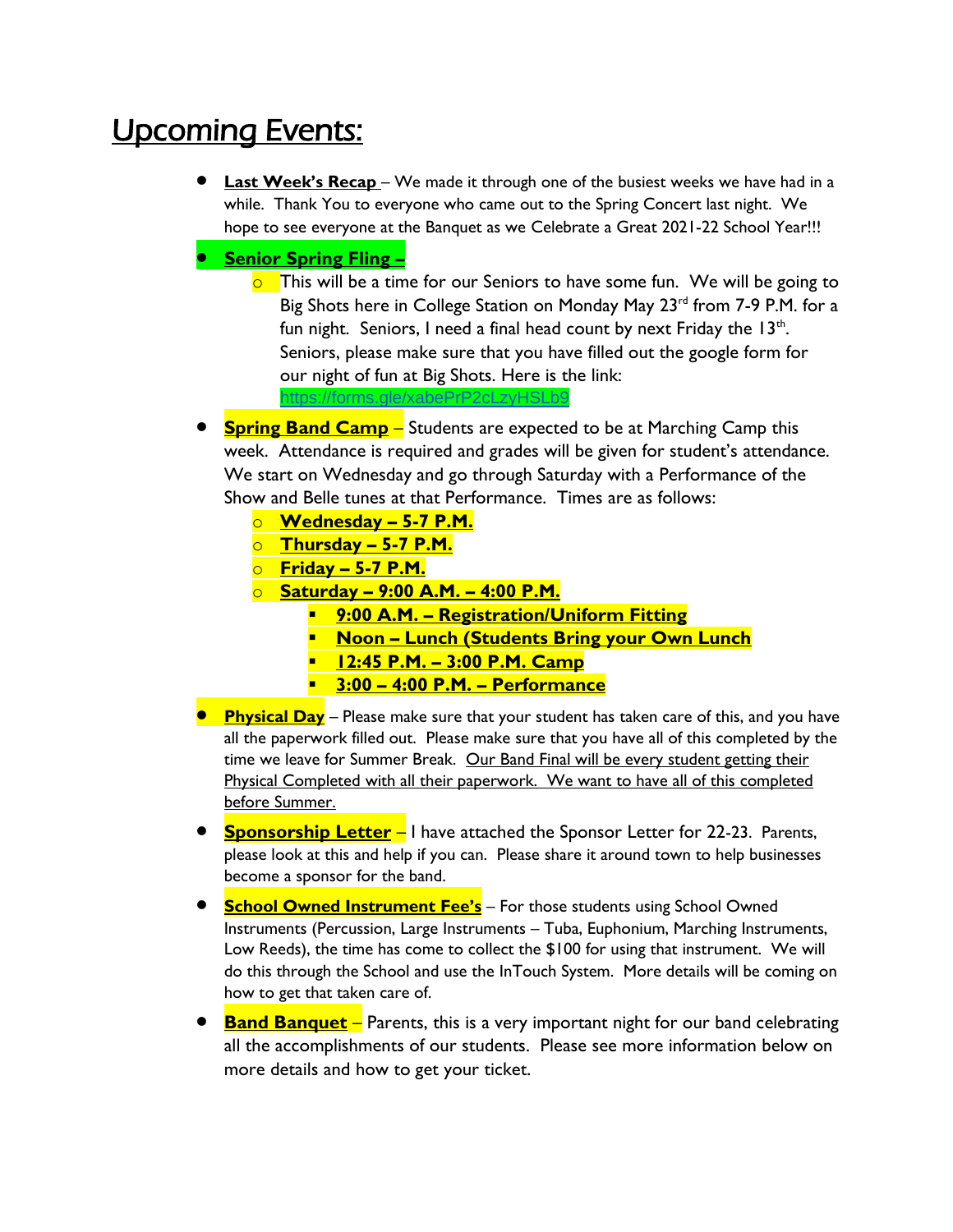Band and Color Guard Banquet is Saturday, May 14th from 6 to 8 pm at the Hildebrand Equine Complex. Make plans to join us to celebrate a phenomenally successful year and a super senior class.

- Everyone attending needs a ticket.
- We have plenty of space, so you are welcome to buy tickets for as many family members as you would like to bring.
	- o Some students sit with their families, other students sit with their friends. It is up to your family on how you sit at the banquet. There are no assigned seats.
- Band and Guard member ticket costs are covered by the band boosters, but **you MUST pick up a ticket.**
- Mrs. Brittain will be at the band hall from 2:45 to 4 PM every day this week for you to pick up your complimentary ticket or to purchase tickets. After this week, you can text her to make arrangements to pick up or purchase your tickets at 979-450-0644.
- **Tickets for your guests are \$20 each. Checks can be made to Tiger Band Boosters, or you can pay with exact cash.**
- We will be having a pasta bar. If you or one of your guests needs a gluten free pasta, please let Mrs. Brittain know when you pick up or purchase tickets.
- All tickets must be picked up or purchased by Monday, May 2nd.
- If you have questions, text Mrs. Brittain at 979-450-0644.
- **Band Information for Next Year** I am attaching the Slide Show that has the information for next year to this section. There is one Major Change. Oct. 15th will be UIL Marching Contest. Here is the link:

[https://docs.google.com/presentation/d/1h\\_hGl](https://docs.google.com/presentation/d/1h_hGl-zpg3lwQgFfJBXspE9vAb_poCSbi1LaWuwT8FI/edit?usp=sharing)[zpg3lwQgFfJBXspE9vAb\\_poCSbi1LaWuwT8FI/edit?usp=sharing](https://docs.google.com/presentation/d/1h_hGl-zpg3lwQgFfJBXspE9vAb_poCSbi1LaWuwT8FI/edit?usp=sharing)

- **Remind** Here are the Remind Codes for each band class. Every Student Must be signed-up for their respective class. **We still have students who are not signed-up that need to be signed up.** 
	- o **Wind Ensemble** 
		- https://www.remind.com/join/amchswi
	- o **Symphonic Band** 
		- https://www.remind.com/join/amchssym
	- o **Percussion** 
		- https://www.remind.com/join/amchspercu
	- o **Color guard** 
		- **<u>Inttps://www.remind.com/join/amchscol</u>**

#### • **EASY ways to support The Tiger Band** –

o 1. While you are in Amazon world to shop this season - don't forget that you can support the Tiger Band Boosters with **Amazon Smile**. (Don't worry - it all goes to the band and not the band parents' shopping lists!)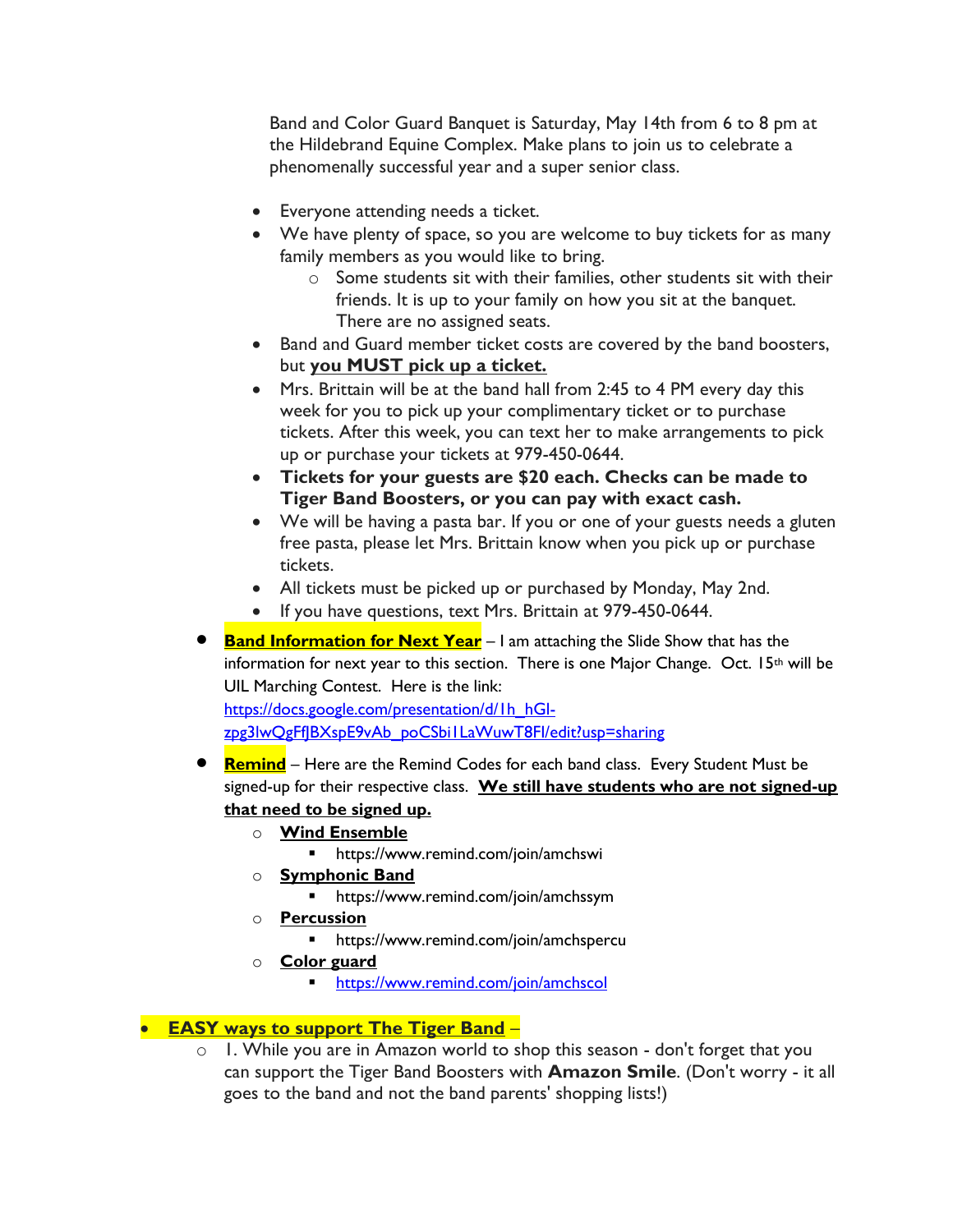o 2. When you are refueling this fall at **Kroger**, don't forget that you can support the Tiger Band Boosters through the Community Rewards Program and help keep the Gatorade flowing year-round for the band!

### o **How to sign up for AmazonSmile:**

- How to use AmazonSmile on a web browser:
- **UPIER 19 Visit [smile.amazon.com](http://url9345.charmsmusic.com/ls/click?upn=-2BDmUTwQO-2BV0Mh8uaCgzRqdJLC7aSX7vNUgZ7OoUtrOSsfRnLoaAqm3V62EaSy4qduMtACoUP761Z7RHun7l5AxarPdIGxcmTS1iqafuv4b3NeiUAEqJ-2FRBi2mBr4S10PqkLG_G9RtUC-2Fu-2Fkcsc8Jeo6DYJdIdonLWlBX0ca4rPG2F9-2BJU3r4bS1ezj2b2DtXfedNS4fzIhlAJ2S-2FZWghVO11XyefBcfp6Nghfsjpha2OKIDTHTTR2muX6ZJ5pTH3zt5IiF-2F67iZeTkTS-2F6tdtIvMngmeJqgtyccRhTMWXAsqew1JaWXpVrIgIWbG1RlJETAwrZ887BVr-2BsI4n6H28JPlubQ-3D-3D)**
- Sign in with the same account you use for Amazon.com
- Select your charity **(Tiger Band Booster Parent Association, College Station, TX)**
- **EXECT** Start shopping! Remember to checkout at [smile.amazon.com](http://url9345.charmsmusic.com/ls/click?upn=yWQgCPChKEo14oIC0fQCKFuhxk1QonaQLh7hPTmGWGJgObm-2BpmLtzejYtt-2BUf6vv4rxM_G9RtUC-2Fu-2Fkcsc8Jeo6DYJdIdonLWlBX0ca4rPG2F9-2BJU3r4bS1ezj2b2DtXfedNSJ9IqmmIS5mky7nstUnCnD4iHRPgbMWMnUewsWWwznnN0YQLc-2FNVdMbf-2F33Zvh9kT4XbmDg29dSKBidjAnKuZhg3lIRkHOcRkqTddkYi0r3CyrQ1Zd4RrmPv03brvvZfa5oMa25zfFGqy4TgP1HpB-2BA-3D-3D) to generate donations for your chosen charity.
	- Tip: Add a bookmark to make it easier to shop at [smile.amazon.com.](http://url9345.charmsmusic.com/ls/click?upn=-2BDmUTwQO-2BV0Mh8uaCgzRqdJLC7aSX7vNUgZ7OoUtrOSsfRnLoaAqm3V62EaSy4qduMtACoUP761Z7RHun7l5AxarPdIGxcmTS1iqafuv4b23EdwqW9ZkRMr6aIiFJGXnAVS2_G9RtUC-2Fu-2Fkcsc8Jeo6DYJdIdonLWlBX0ca4rPG2F9-2BJU3r4bS1ezj2b2DtXfedNS7OwMCCMpptpHq6n1FFX6g4U7zEFFqRBqomA7ShrwEMvE3amQfS5tfjiuzcA0cEBIj3M803DFrs9rIJexV1jRbK-2F1Ib1nh0k4xxoJt3Fx6b8830YM8mhudIueX2UW-2FYX6yNkSrw9gXMSjdWLz-2FUhMvQ-3D-3D)
- How to use AmazonSmile using the Amazon app on your mobile phone:
- Open the Amazon Shopping app
- $\blacksquare$  Navigate to the main menu  $(=)$
- Tap on Settings and then select "AmazonSmile"
- Select your charity (Tiger Band Booster Parent Association, **College Station, TX**) and then follow the on-screen instructions to turn ON AmazonSmile in the mobile app
- Once AmazonSmile has been activated in your app, future eligible app purchases will generate a donation for the charity you have selected. Note: The tablet app is not yet supported. Please visit [smile.amazon.com/onthego](http://url9345.charmsmusic.com/ls/click?upn=-2BDmUTwQO-2BV0Mh8uaCgzRqdJLC7aSX7vNUgZ7OoUtrOReEZasGjPhp3PaW1vS3SKzLLXVdrsaS8T0SyfOr804w2NmfgTTXhK0h57UwMDcICwHjnvZIpTXT65cKzZINw4K3-I6_G9RtUC-2Fu-2Fkcsc8Jeo6DYJdIdonLWlBX0ca4rPG2F9-2BJU3r4bS1ezj2b2DtXfedNSVZsHE5MZbD-2BNFbcCvwO9oC1VdneNWWWNXZlZkj0LusPwn2PYX5LxlV6sxEJd74xOw-2F47B9Mb7cmMTfUB7EzP1WBsiFusHWRcXbuMVhUmfx-2F5ZVfAtPYF0YV12TTF2RsZ20VvaMMp-2FkHRwKGtEuda4A-3D-3D) to learn more.
- Note: the amazon site states that you have to re-enroll annually to keep the smile funds active for your account.

#### • **To Use the Kroger Community Rewards Program:**

- $\circ$  Simply register online at **krogercommunityrewards.com**. Be sure to have your Kroger Plus card handy so you can register your card with your organization after you sign up. (If you do not yet have a Kroger Plus card, they are available at the customer service desk at any Kroger).
- o Click on Sign In if you are already an online customer or Register if you are a new online customer. You can also go to the SIGN UP TODAY link.
- o **Click on My Account and use your email address and password to proceed to the next step. Toward the bottom of your screen, you will find a section titled Community Rewards. Search for A&M CONSOLIDATED BAND BOOSTERS to enroll.**

# Export the calendar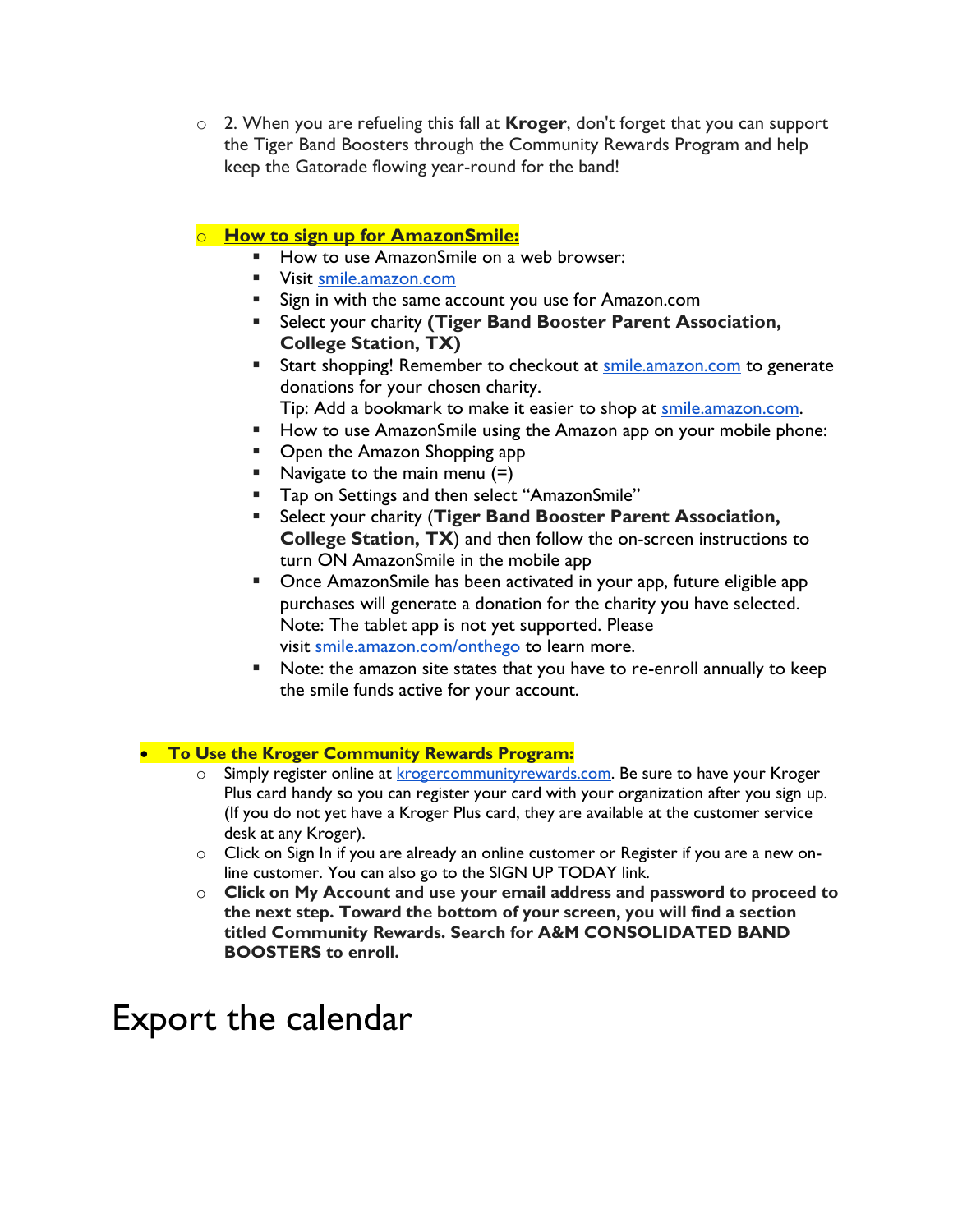You can export your Charms calendar to a standard calendar file format (.iCal) or into a spreadsheet format (.CSV) which is compatible for school wires. If you prefer to sync the calendar with your mobile device calendar, you can do that as well.

## **What do you want to do?**

- [Export to an iCal file](https://charms.zendesk.com/hc/en-us/articles/360050296773-Export-the-calendar#h_ab19b984-ad47-4c0b-886b-bfda53adb25a)
- [Export to a CSV file](https://charms.zendesk.com/hc/en-us/articles/360050296773-Export-the-calendar#h_1a2cccc7-4de8-4e78-b142-b10b8230e79f)
- [Sync to your mobile device calendar](https://charms.zendesk.com/hc/en-us/articles/360050296773-Export-the-calendar#h_2c9dbecc-0594-4e6e-8598-ebd87fbdb481)

## Export to an iCal file

You can use this export file to import your calendar into Google, Outlook, Apple, or other electronic calendars.

- 1. On the **Main Sections** menu, click **Calendar**, and then click **Export**.
- 2. Click .
- 3. Click in the date fields, select the date range you want to export, and then elick **the Export iCal File**
- 4. Open the iCal file and follow the prompts to import it into your calendar.

**NOTE**: The calendar events are uploaded to your calendar on the applicable date and include the name, the location, and the description of the event. You can open the event on your calendar and insert the event time as that information is not included in an iCal format.

# Export to a CSV file

This export file is compatible with school wire file formats. The file contains the date, the event name, the location, and the description of the event.

**IMPORTANT**: If using this file with school wires, change the mapping preference to **CSV**, and change the **Map to** field option for **Start time** to **Ignore**.

- 1. On the **Main Sections** menu, click **Calendar**, and then click **Export**.
- 2. Click **E** Export CSV File
- 3. Click in the date fields, select the date range you want to export, and then **C** Get CSV File

# Sync to your mobile device calendar

This process syncs the entire Charms calendar with your mobile device.

1. On the **Main Sections** menu, click **Calendar**, and then click **Export**.